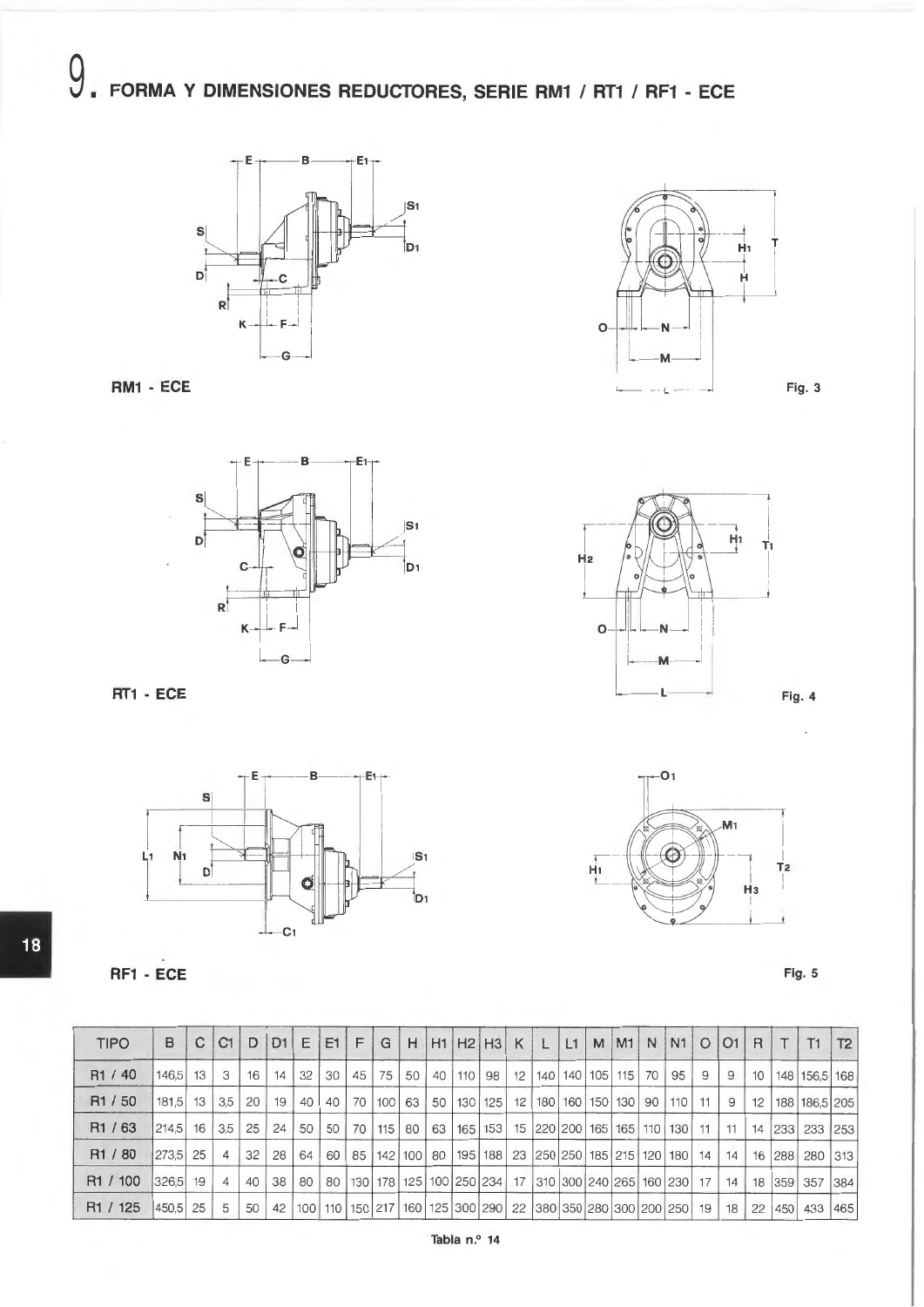FORMA Y DIMENSIONES REDUCTORES, SERIE RT2 / RF2 - ECE





 $\ddot{\phantom{a}}$ 



RT2 - ECE

RF2 - ECE





 $O1$ M<sub>1</sub>  $H<sub>1</sub>$ 

Fig. 7

19

| <b>TIPO</b>          | B                |    | <sub>C1</sub>  | D  | D1 | E.  | E1                                | F                | G  | H                     |                  |                                 | $H1$ $H2$ $H3$           | K  | L | L1 | M | IM1 | N | IN <sub>1</sub>                          | $\circ$ | O1 | R                | T   | T1         | T2 |
|----------------------|------------------|----|----------------|----|----|-----|-----------------------------------|------------------|----|-----------------------|------------------|---------------------------------|--------------------------|----|---|----|---|-----|---|------------------------------------------|---------|----|------------------|-----|------------|----|
| R <sub>2</sub> / 40  | 168   14,5   3,5 |    |                | 19 | 14 | 38  | 30                                | $\vert 55 \vert$ | 88 | 90                    | 85               | $\hspace{0.05cm}$               | $\overline{\phantom{m}}$ |    |   |    |   |     |   | 12,5 150 160 120 130 78  110             | 9       | 9  | 10 <sup>10</sup> | 150 | 165        |    |
| R <sub>2</sub> / 50  | 193.5            | 18 | 3,5            | 25 | 19 | 50  | 40                                | 70               |    | $109$   110           | 105              | $\hspace{0.1mm}-\hspace{0.1mm}$ | $\overline{\phantom{m}}$ |    |   |    |   |     |   | 15.5   190   200   145   165   100   130 | $11 -$  | 11 | 12               | 185 | 205        |    |
| R <sub>2</sub> / 63  | $ 236.5 $ 18     |    | $\overline{4}$ | 35 | 24 | 70  | 50                                | 90               |    | 136   135             | 132              |                                 | $\overline{\phantom{a}}$ | 15 |   |    |   |     |   | 236 250 185 215 128 180                  | 14      | 14 |                  |     | 16 230 257 |    |
| R <sub>2</sub> / 80  | $ 305.5 $ 25     |    | $\overline{4}$ | 45 | 28 | 90  | 60                                |                  |    | 112 175 175           | 170 <sub>l</sub> | $\overline{\phantom{a}}$        |                          | 20 |   |    |   |     |   | 300 300 250 265 160 230 18               |         | 14 |                  |     | 18 295 320 |    |
| R <sub>2</sub> / 100 | 370.5 28         |    | 5              | 55 | 38 | 110 | 80                                |                  |    | 140   220   225   214 |                  |                                 | $\overline{\phantom{m}}$ | 23 |   |    |   |     |   | 380 350 315 300 250 250 20               |         | 18 | 22               | 376 | 389        |    |
| R <sub>2</sub> / 125 | 420.5 35         |    | 5              | 70 | 42 |     | 140   110   175   270   280   262 |                  |    |                       |                  |                                 |                          | 30 |   |    |   |     |   | 480 400 400 350 320 300 25               |         | 18 | 25 <sup>1</sup>  | 470 | 462        |    |
|                      |                  |    |                |    |    |     |                                   |                  |    |                       |                  |                                 |                          |    |   |    |   |     |   |                                          |         |    |                  |     |            |    |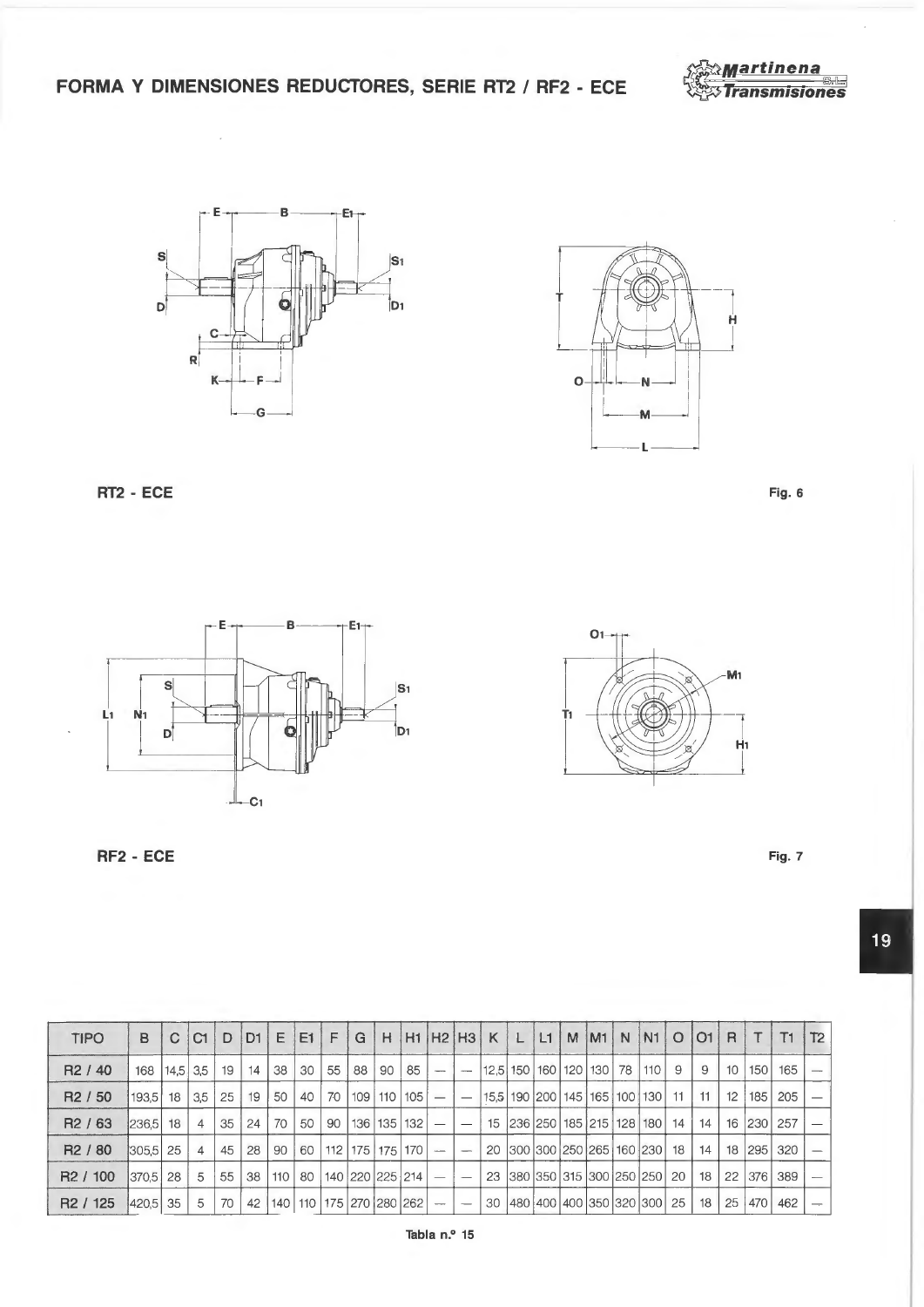**FORMA Y DIMENSIONES REDUCTORES SERIE RT3 I RF3 - ECE** 





**RT3 - ECE** Fig. 8





**RF3 - ECE** Fig. 9

**120** 

| <b>TIPO</b>                     | в                                    | C  | <b>C1</b>      | D  | $D1 \, E$ |           | E1           | F | $\cdot$ G                             | H |         |                          |    |                                      |  |  |   | H1 H2 H3 K L L1 M M N N1 O O1 R    |                 | $\mathsf{T}$ | T1         | T2 |
|---------------------------------|--------------------------------------|----|----------------|----|-----------|-----------|--------------|---|---------------------------------------|---|---------|--------------------------|----|--------------------------------------|--|--|---|------------------------------------|-----------------|--------------|------------|----|
| R <sub>3</sub> / 40             | 168   14,5   3,5   19   14   38   30 |    |                |    |           |           |              |   | 55 88                                 |   | 90   85 | $\overline{\phantom{0}}$ |    | $12,5$  150  160  120  130   78  110 |  |  | 9 | 9                                  | 10 <sup>1</sup> |              | 150 165    |    |
| R <sub>3</sub> / 50             | $193.5$ 18 3.5                       |    |                | 25 | 14        |           | $50 \mid 30$ |   | $70$   109   110   105   $-$          |   |         |                          |    |                                      |  |  |   | 15.5 190 200 145 165 100 130 11 11 | 12              |              | 185 205    |    |
| R <sub>3</sub> / 6 <sub>3</sub> | $ 236.5 $ 18                         |    | $\overline{4}$ | 35 | 19        |           | 70 40        |   | 90   136   135   132                  |   |         |                          |    |                                      |  |  |   | 15 236 250 185 215 128 180 14 14   |                 |              | 16 230 257 |    |
| R3 / 80                         | 293                                  | 25 | $\overline{4}$ | 45 | 24        | 90        | 50           |   | 112 175 175 170                       |   |         |                          |    |                                      |  |  |   | 20 300 300 250 265 160 230 18 14   |                 |              | 18 295 320 |    |
| R3 / 100                        | $ 389.5 $ 28                         |    | 5              | 55 |           | 28 110 60 |              |   | 140 220 225 214                       |   |         |                          |    | 23 380 350 315 300 250 250 20 18     |  |  |   |                                    | 22              |              | 376 389    |    |
| R3 / 125                        | 445,5 35                             |    | 5              | 70 |           |           |              |   | 38   140   80   175   270   280   262 |   |         |                          | 30 |                                      |  |  |   | 480 400 400 350 320 300 25 38      | 25              |              | 470 462    |    |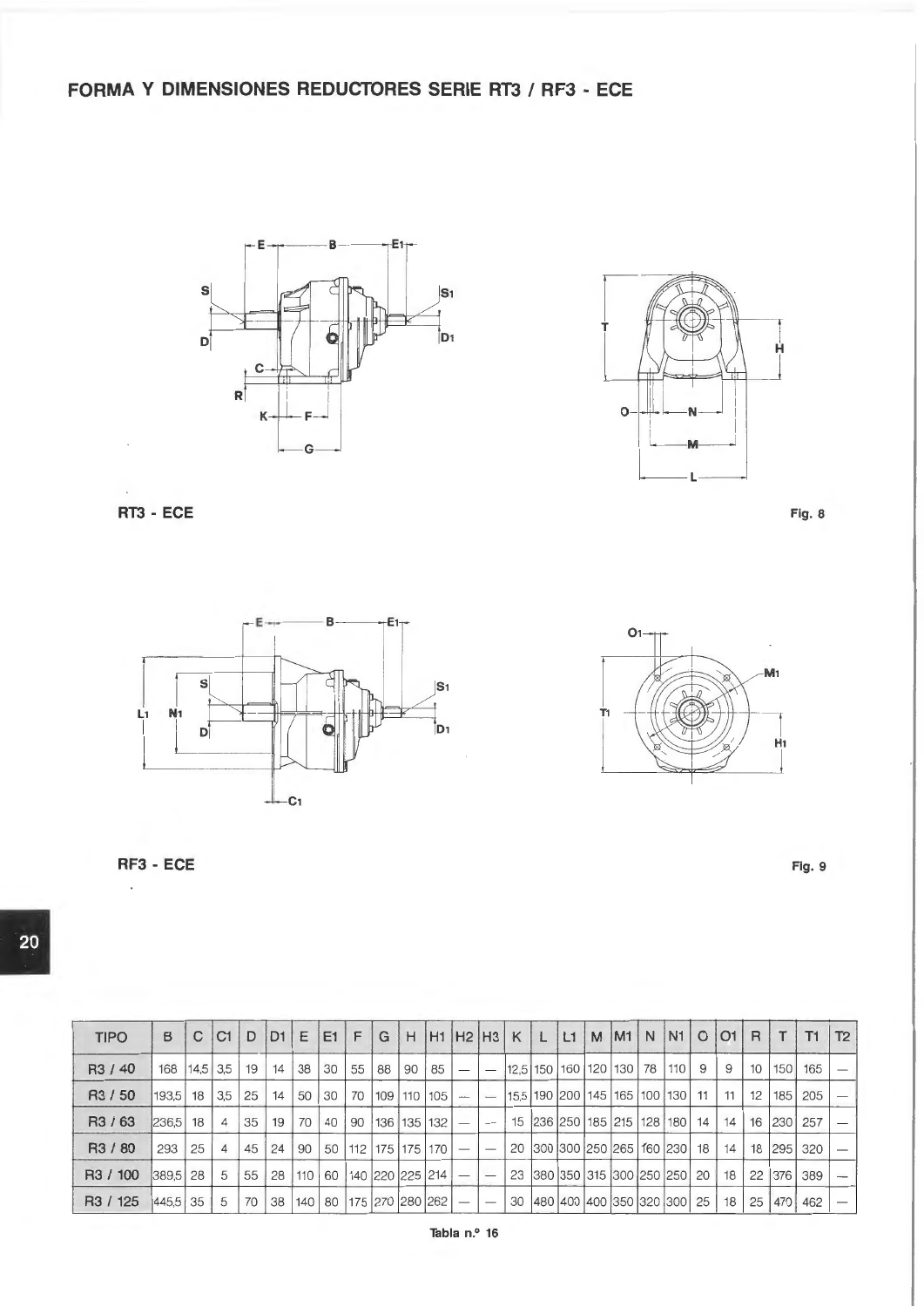# 10. POSICIONES DE MONTAJE REDUCTORES

**B3** 

**B8** 

**B5** 

**Martinena** ansmisiones





**B6** 













Fig. 10

CARGA DE ACEITE

VACIADO DE ACEITE

NIVEL DE ACEITE ▲

(Solamente en caso de lubrificar con aceite)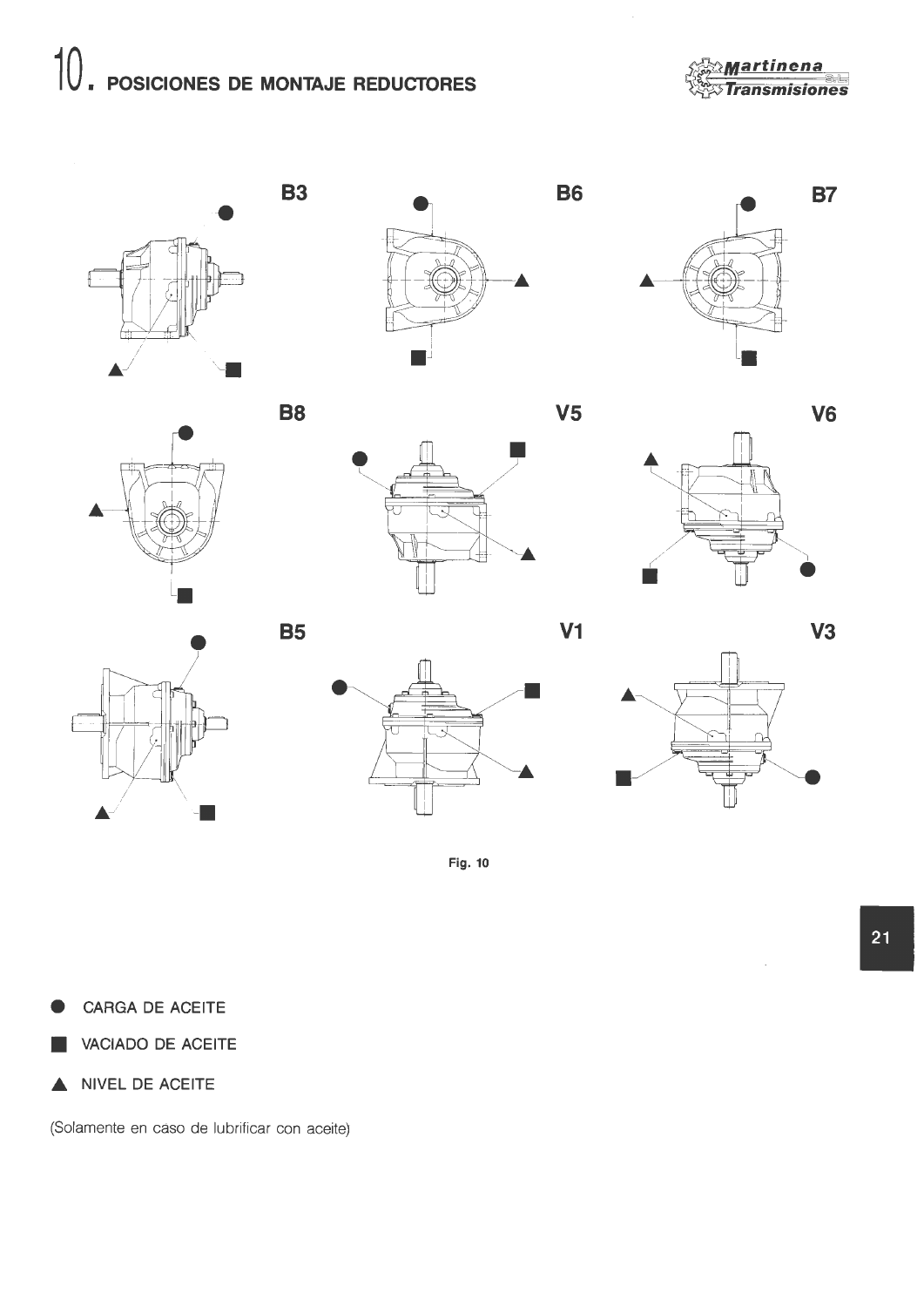## $12.$ FORMA Y DIMENSIONES MOTOREDUCTORES, SERIE RM1 / RT1 / RF1 - M











**Fig. 11** 



 $\frac{1}{L}$ 

**Fig. 12** 

**Fig. 13** 

 $31$ 

 $T<sub>2</sub>$ 

H<sub>3</sub>

| <b>TIPO</b>   | Ċ              | C1  | D     | E           | F              | G          | Η           | H1          | H <sub>2</sub> | H <sub>3</sub> | Κ            |       | L1  | M   | M <sub>1</sub> | N   | N <sub>1</sub> | $\circ$ | O1 | $\mathsf{R}$ | Τ   | T1            | T <sub>2</sub> |
|---------------|----------------|-----|-------|-------------|----------------|------------|-------------|-------------|----------------|----------------|--------------|-------|-----|-----|----------------|-----|----------------|---------|----|--------------|-----|---------------|----------------|
| RM1 40        | 13             | 3   | 16    | 32          | 45             | 75         | 50          | 40          | 110            | 98             | 12           | 140   | 140 | 105 | 115            | 70  | 95             | 9       | 9  | 10           | 150 | 156,5         | 168            |
| RT1 40        | 71             |     | Α     | B           | 80             |            | Α           | B           |                |                |              |       |     |     |                |     |                |         |    |              |     |               |                |
| RF1 40        | <b>B5</b>      |     | 340   | 130         |                | <b>B14</b> | 372         | 142         |                |                |              |       |     |     |                |     |                |         |    |              |     |               |                |
| RM1 50        | 13             | 3,5 | 20    | 40          | 70             | 100        | 63          | 50          | 130            | 125            | 12           | 180   | 160 | 150 | 130            | 90  | 110            | 11      | 9  | 12           |     | 213 186,5 205 |                |
| RT1 50        | 71             |     | Α     | В           | 80             |            | Α           | B           | 90             |                | Α            | B     |     |     |                |     |                |         |    |              |     |               |                |
| <b>RF1 50</b> | 85             |     | 372,5 | 162,5       | B <sub>5</sub> |            | 404,5       | 174,5       | B <sub>5</sub> |                | 454,5        | 184,5 |     |     |                |     |                |         |    |              |     |               |                |
| RM1 63        | 16             | 3,5 | 25    | 50          | 70             | 115        | 80          | 63          | 165            | 153            | 15           | 220   | 200 | 165 | 165            | 110 | 130            | 11      | 11 | 14           | 268 | 233           | 253            |
| RT1 63        | 80             |     | A     | в           | 90             |            | Α           | В           | 100/112        |                | A            | В     |     |     |                |     |                |         |    |              |     |               |                |
| RF1 63        | <b>B5</b>      |     | 418   | 188         | B <sub>5</sub> |            | 468         | 198         | <b>B5</b>      |                | 548          | 208   |     |     |                |     |                |         |    |              |     |               |                |
| RM1 80        | 25             | 4   | 32    | 64          | 85             | 142        | 100         | 80          | 195            | 188            | 23           | 250   | 250 | 185 | 215            | 120 | 180            | 14      | 14 | 16           | 330 | 280           | 313            |
| RT1 80        | 90             |     | Α     | B           | 100/112        |            | A           | в           | 132            |                | Α            | B     |     |     |                |     |                |         |    |              |     |               |                |
| RF1 80        | <b>B5</b>      |     |       | 518,5 248,5 | <b>B5</b>      |            |             | 588,5 248,5 | <b>B5</b>      |                | 665,5 263,5  |       |     |     |                |     |                |         |    |              |     |               |                |
| RM1 100       | 19             | 4   | 40    | 80          | 130            | 178        | 125         | 100         | 250            | 234            | 17           | 310   | 300 | 240 | 265            | 160 | 230            | 17      | 14 | 18           | 400 | 357           | 384            |
| RT1 100       | 100/112        |     | Α     | B           | 132            |            | A           | B           | 160/180        |                | Α            | B     |     |     |                |     |                |         |    |              |     |               |                |
| RF1 100       | B <sub>5</sub> |     |       | 646,5 306,5 | <b>B5</b>      |            |             | 708,5 306,5 | B <sub>5</sub> |                | 874,5 336,5  |       |     |     |                |     |                |         |    |              |     |               |                |
| RM1 125       | 25             | 5   | 50    | 100         | 150            | 217        | 160         | 125         | 300 290        |                | 22           | 380   | 350 | 280 | 300            | 200 | 250            | 19      | 18 | 22           | 485 | 433           | 465            |
| RT1 125       | 132            |     | A     | B           | 160/180        |            | A           | В           | 200            |                | A            | B     |     |     |                |     |                |         |    |              |     |               |                |
| RF1 125       | <b>B5</b>      |     |       | 777,5 375,5 | <b>B5</b>      |            | 943,5 405,5 |             | <b>B5</b>      |                | 1018,5 405,5 |       |     |     |                |     |                |         |    |              |     |               |                |

\* Cotas X, Y, P, ver pág. 48.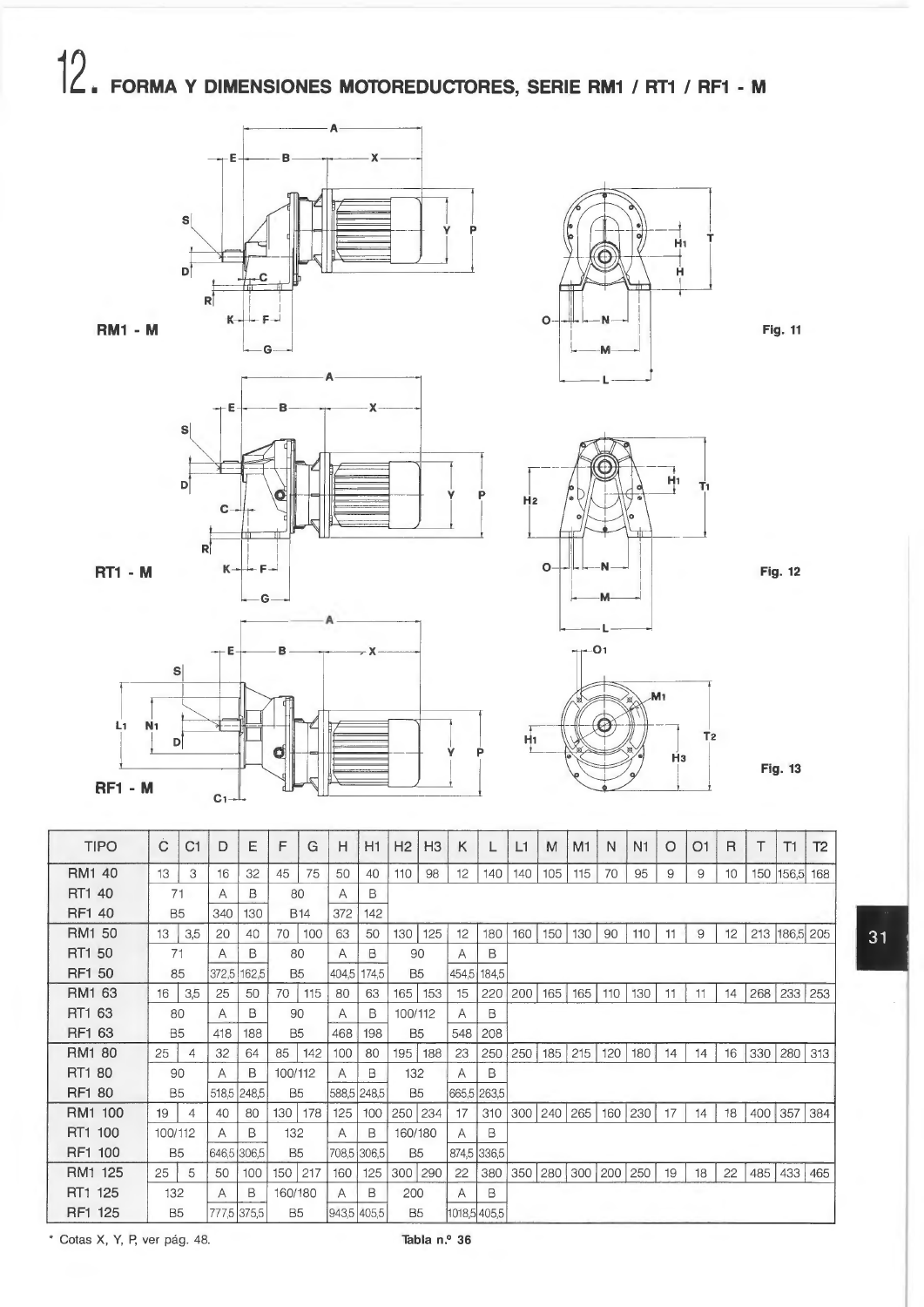## **FORMA Y DIMENSIONES MOTOREDUCTORES, SERIE RT2 I RF2 - M**





**RT2 - M** Fig. 14 **Fig. 14** 





**RF2 - M** Fig. 15

| <b>TIPO</b>     | C              | C1  | D              | E           | F         | G         | Н     | H1          | Κ         |            | L1    | M           | M1             | N   | N <sub>1</sub> | O     | O <sub>1</sub> | $\mathsf{R}$ |     | T1  |
|-----------------|----------------|-----|----------------|-------------|-----------|-----------|-------|-------------|-----------|------------|-------|-------------|----------------|-----|----------------|-------|----------------|--------------|-----|-----|
|                 | 14,5           | 3,5 | 19             | 38          | 55        | 88        | 90    | 85          | 12,5      | 150        | 160   | 120         | 130            | 78  | 110            | 9     | 9              | 10           | 170 | 165 |
| RT2 / 40        | 63             |     | A              | в           | 71        |           | A     | B           | 80        |            | A     | B           |                |     |                |       |                |              |     |     |
| RF2 / 40        | B <sub>5</sub> |     | 331            | 146         | <b>B5</b> |           | 361   | 151         |           | <b>B14</b> | 393   | 163         |                |     |                |       |                |              |     |     |
|                 | 21             | 3,5 | 25             | 50          | 70        | 109       | 110   | 105         | 18,5      | 190        | 200   | 145         | 165            | 100 | 130            | 11    | 11             | 12           | 210 | 205 |
| RT2 / 50        | 63             |     | A              | B           | 71        |           | A     | B           | 80        |            | A     | B           | 90             |     | A              | B     |                |              |     |     |
| RF2 / 50        | B <sub>5</sub> |     | 351,5          | 166,5       | <b>B5</b> |           | 381,5 | 171,5       | <b>B5</b> |            | 413,5 | 183,5       | <b>B5</b>      |     | 463,5          | 193.5 |                |              |     |     |
|                 | 18             | 4   | 35             | 70          | 90        | 136       | 135   | 132         | 15        | 236        | 250   | 185         | 215            | 128 | 180            | 14    | 14             | 16           | 260 | 257 |
| <b>PT2 / 63</b> | 71             |     | A              | В           | 80        |           | A     | B           | 90        |            | A     | B           | 100/112        |     | А              | В     |                |              |     |     |
| RF2 / 63        | <b>B5</b>      |     | 421,5          | 211,5       | <b>B5</b> |           |       | 442,5 212,5 | <b>B5</b> |            |       | 492,5 222,5 | B <sub>5</sub> |     | 572,5 232,5    |       |                |              |     |     |
|                 | 25             | 4   | 45             | 90          |           | $112$ 175 | 175   | 170         | 20        | 300        | 300   | 250         | 265 160        |     | 230            | 18    | 14             | 18           | 325 | 320 |
| RT2 / 80        | 80             |     | A              | B           | 90        |           | A     | B           | 100/112   |            | A     | B           | 132            |     | A              | B     |                |              |     |     |
| RF2 / 80        | B5             |     | 510,5          | 280,5       | <b>B5</b> |           |       | 550,5 280,5 | <b>B5</b> |            |       | 620,5 280,5 | B <sub>5</sub> |     | 697,5          | 295,5 |                |              |     |     |
|                 | 28             | 5   | 55             | 110         |           | 140 220   | 225   | 214         | 23        | 380        | 350   | 315         | 300 200        |     | 250            | 20    | 18             | 22           | 400 | 389 |
| RT2 / 100       | 100/112        |     | A              | B           | 132       |           | A     | B           | 160/180   |            | A     | B           |                |     |                |       |                |              |     |     |
| RF2 / 100       | B <sub>5</sub> |     | 681,5          | 341.5       | <b>B5</b> |           |       | 743,5 341,5 | <b>B5</b> |            |       | 909,5 371,5 |                |     |                |       |                |              |     |     |
|                 | 35             | 5   | 70             | 140         | 175       | 270       | 280   | 262         | 30        | 480        | 400   | 400         | 350            | 250 | 300            | 25    | 18             | 25           | 480 | 462 |
| RT2 / 125       | 100/112        |     | $\overline{A}$ | B           | 132       |           | Α     | B           | 160/180   |            | A     | B           | 200            |     | A              | B     |                |              |     |     |
| RF2 / 125       | <b>B5</b>      |     |                | 740,5 400,5 | <b>B5</b> |           |       | 802,5 400,5 | <b>B5</b> |            |       | 968,5 430,5 | <b>B5</b>      |     | 1043,5 430,5   |       |                |              |     |     |

\* Cotas X, Y, P, ver pág. 48 **Tabla n.0 37**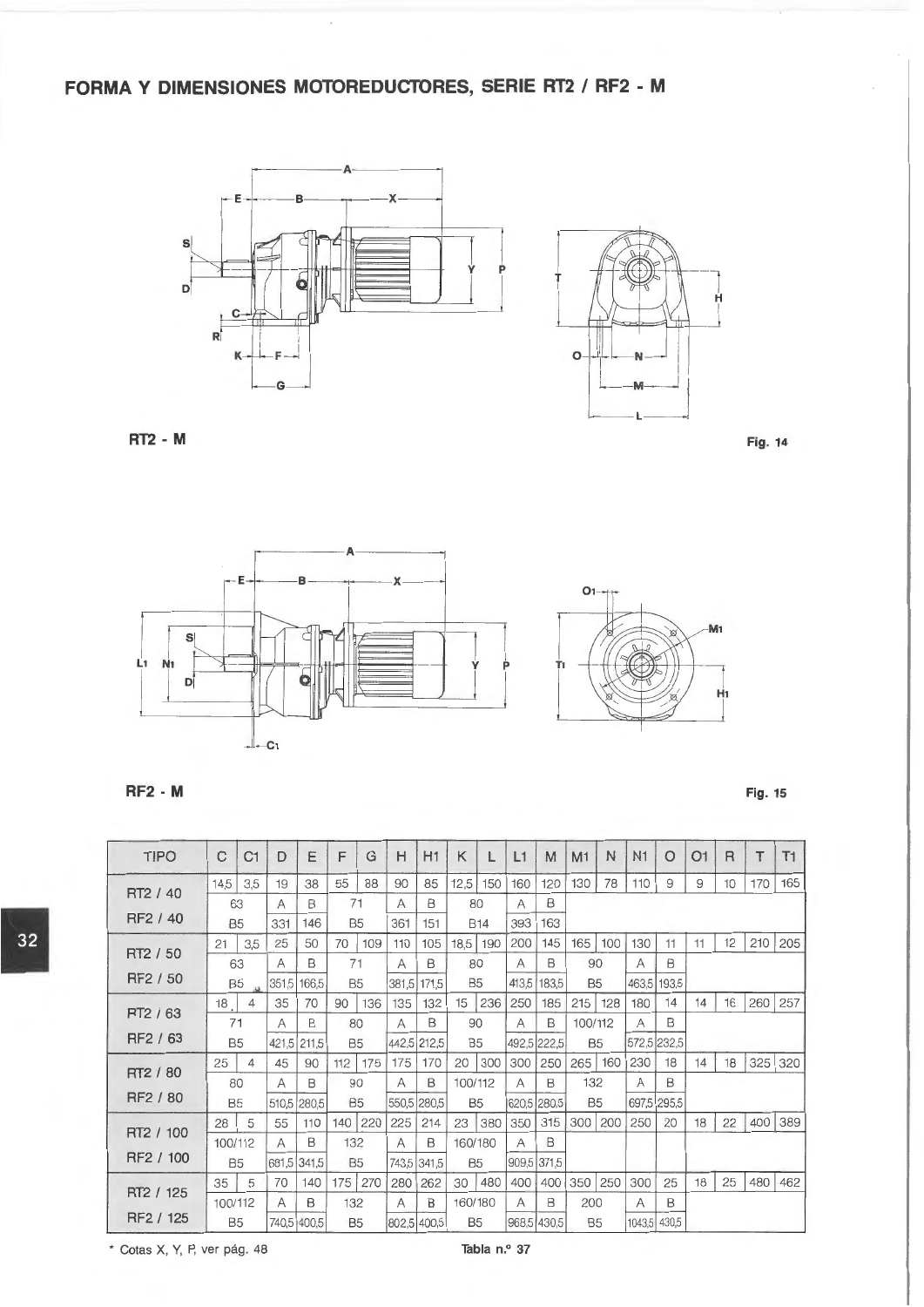FORMA Y DIMENSIONES MOTOREDUCTORES, SERIE RT3 / RF3 - M







RT3 - M



**Fig. 17** 





**RF3 - M** 

| <b>TIPO</b> | Č               | C1  | D           | E           | F               | G   | H            | H1           | K                    |     | L1           | M            | M1        | N   | N1    | O     | O <sub>1</sub> | $\overline{R}$ | Τ           | T1  |
|-------------|-----------------|-----|-------------|-------------|-----------------|-----|--------------|--------------|----------------------|-----|--------------|--------------|-----------|-----|-------|-------|----------------|----------------|-------------|-----|
| RT3 / 40    | 14,5            | 3,5 | 19          | 38          | 55              | 88  | 90           | 85           | 12,5                 | 150 | 160          | 120          | 130       | 78  | 110   | 9     | 9              | 10             | 170         | 165 |
| RF3 / 40    | 63<br><b>B5</b> |     | Α<br>340    | в<br>155    | 71<br><b>B5</b> |     | А<br>370     | B<br>160     |                      |     |              |              |           |     |       |       |                |                |             |     |
| RT3 / 50    | 21              | 3.5 | 25          | 50          | 70              | 109 | 110          | 105          | 18,5                 | 190 | 200          | 145          | 165       | 100 | 130   | 11    | 11             | 12             | 210         | 205 |
| RF3 / 50    |                 | 63  | А           | B           | 71              |     | А            | B            | 80                   |     | А            | B            |           |     |       |       |                |                |             |     |
|             | <b>B5</b><br>18 | 4   | 363,5<br>35 | 178,5<br>70 | <b>B5</b><br>90 | 136 | 393,5<br>135 | 183,5<br>132 | B <sub>5</sub><br>15 | 236 | 425,5<br>250 | 195,5<br>185 | 215       | 128 | 180   | 14    | 14             | 16             | 260         | 257 |
| RT3 / 63    | 63              |     | A           | B           | 71              |     | А            | B            | 80                   |     | Α            | B            | 90        |     | А     | B     |                |                |             |     |
| RF3 / 63    | <b>B5</b>       |     | 398         | 213         | <b>B5</b>       |     | 428          | 218          | B <sub>5</sub>       |     | 460          | 230          | <b>B5</b> |     | 510   | 240   |                |                |             |     |
| RT3 / 80    | 25              | 4   | 45          | 90          | 112             | 175 | 175          | 170          | 20                   | 300 | 300          | 250          | 265       | 160 | 230   | 18    | 14             | 18             | 325         | 320 |
|             | 71              |     | А           | B           | 80              |     | Α            | B            | 90                   |     | A            | B            | 100 / 112 |     | А     | B     |                |                |             |     |
| RF3 / 80    | B <sub>5</sub>  |     | 481         | 271         | <b>B5</b>       |     | 502          | 272          | B <sub>5</sub>       |     | 552          | 282          | <b>B5</b> |     | 632   | 292   |                |                |             |     |
| RT3 / 100   | 28              | 5   | 55          | 110         | 140             | 220 | 225          | 214          | 23                   | 380 | 350          | 315          | 300       | 200 | 250   | 20    | 18             | 22             | 400         | 389 |
|             | 80              |     | A           | B           | 90              |     | A            | B            | 100/112              |     | A            | B            | 132       |     | Α     | B     |                |                |             |     |
| RF3 / 100   | <b>B5</b>       |     | 590,5       | 360,5       | <b>B5</b>       |     | 630,5        | 360,5        | B <sub>5</sub>       |     |              | 700,5 360,5  | <b>B5</b> |     | 777,5 | 375,5 |                |                |             |     |
| RT3 / 125   | 35              | 5   | 70          | 140         | 175             | 270 | 280          | 262          | 30                   | 480 | 400          | 400          | 350       | 250 | 300   | 25    | 18             | 25             | 505         | 462 |
|             | 80              |     | А           | B           | 90              |     | А            | B            | 100/112              |     | А            | В            | 132       |     | Α     | B     | 160            |                | Α           | B   |
| RF3 / 125   | <b>B5</b>       |     | 646,5       | 416.5       | <b>B5</b>       |     | 686,5        | 416.5        | <b>B5</b>            |     | 756,5 416,5  |              | <b>B5</b> |     | 833,5 | 431,5 | <b>B5</b>      |                | 994,5 456,5 |     |

\* Cotas X, Y, P, ver pág. 48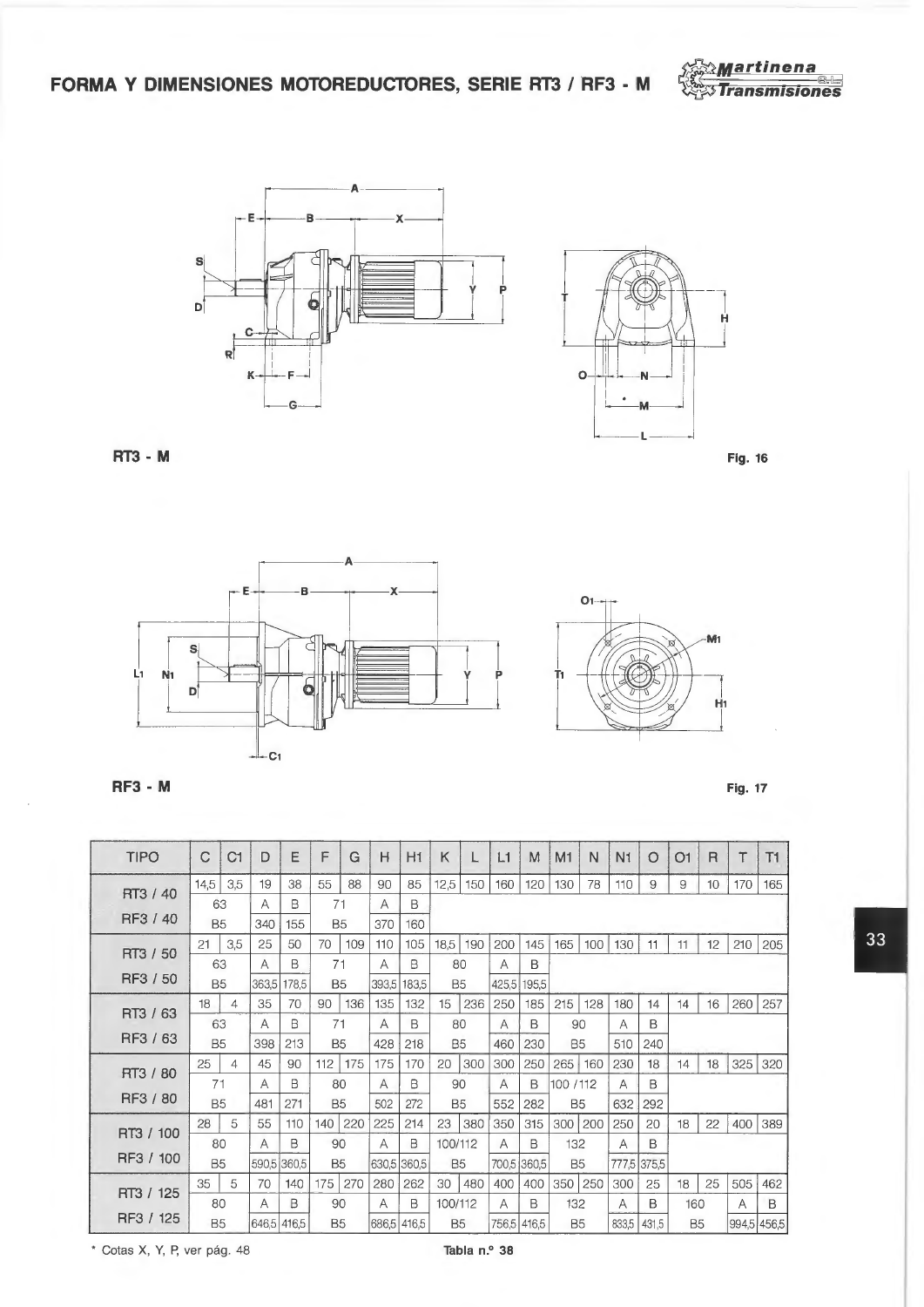

35

### **SERIE RT1 / RM1 / RF1 - PAM**



Fig. 19

| <b>TIPO</b>          | Tamaño Motor       | A  | B               | C   | D  | Е   | M   | N   | $\circ$         | P   |
|----------------------|--------------------|----|-----------------|-----|----|-----|-----|-----|-----------------|-----|
| RT1 / 40<br>RM1 / 40 | 71-B <sub>5</sub>  | 24 | 10              | 4.5 | 14 | 2.5 | 130 | 110 | M <sub>8</sub>  | 160 |
| RF1 / 40             | 80-B14             | 36 | 10 <sup>1</sup> | 4   | 19 | 2,5 | 100 | 80  | 6,5             | 120 |
| RT1 / 50             | $71 - B5$          | 24 | 10              | 4,5 | 14 | 2,5 | 130 | 110 | M8              | 160 |
| RM1 / 50             | 80-B5              | 36 | 12              | 4,5 | 19 | 2,5 | 165 | 130 | M <sub>10</sub> | 200 |
| RF1 / 50             | 90-B5              | 46 | 12              | 4,5 | 24 | 2,5 | 165 | 130 | M <sub>10</sub> | 200 |
|                      | 80-B5              | 25 | 12              | 5   | 19 | 2,5 | 165 | 130 | M <sub>10</sub> | 200 |
| RT1 / 63             | 90-B5              | 35 | 12              | 5   | 24 | 2,5 | 165 | 130 | M <sub>10</sub> | 200 |
| RM1 / 63             | 100-B5             | 45 | 14              | 5   | 28 | 2,5 | 215 | 180 | M12             | 250 |
| RF1 / 63             | 112-B5             | 45 | 14              | 5   | 28 | 2,5 | 215 | 180 | M12             | 250 |
| RT1 / 80             | 90-B5              | 30 | 12              | 5   | 24 | 2,5 | 165 | 130 | M <sub>10</sub> | 200 |
| RM1 / 80             | 100-B5             | 30 | 14              | 5   | 28 | 2,5 | 215 | 180 | M12             | 250 |
| RF1/80               | 112-B5             | 30 | 14              | 5   | 28 | 2,5 | 215 | 180 | M12             | 250 |
|                      | 132-B5             | 45 | 14              | 5   | 38 | 2,5 | 265 | 230 | M <sub>12</sub> | 300 |
|                      | 100-B5             | 35 | 14              | 5   | 28 | 3   | 215 | 180 | M <sub>12</sub> | 250 |
| RT1 /100             | 112-B <sub>5</sub> | 35 | 14              | 5   | 28 | 3   | 215 | 180 | M12             | 250 |
| RM1 / 100            | 132-B5             | 35 | 14              | 5   | 38 | 3   | 265 | 230 | M <sub>12</sub> | 300 |
| RF1 / 100            | 160-B5             | 65 | 15              | 6   | 42 | 3   | 300 | 250 | M16             | 350 |
|                      | 180-B5             | 65 | 15              | 6   | 48 | 3   | 300 | 250 | M <sub>16</sub> | 350 |
|                      | 132-B5             | 35 | 14              | 5   | 38 | 3   | 265 | 230 | M <sub>12</sub> | 300 |
| RT1 / 125            | 160-B5             | 65 | 15              | 6   | 42 | 3   | 300 | 250 | M <sub>16</sub> | 350 |
| RM1 / 125            | 180-B5             | 65 | 15              | 6   | 48 | 3   | 300 | 250 | M <sub>16</sub> | 350 |
| RF1 / 125            | 200-B5             | 65 | 18              | 6   | 55 | 3   | 350 | 300 | M <sub>16</sub> | 400 |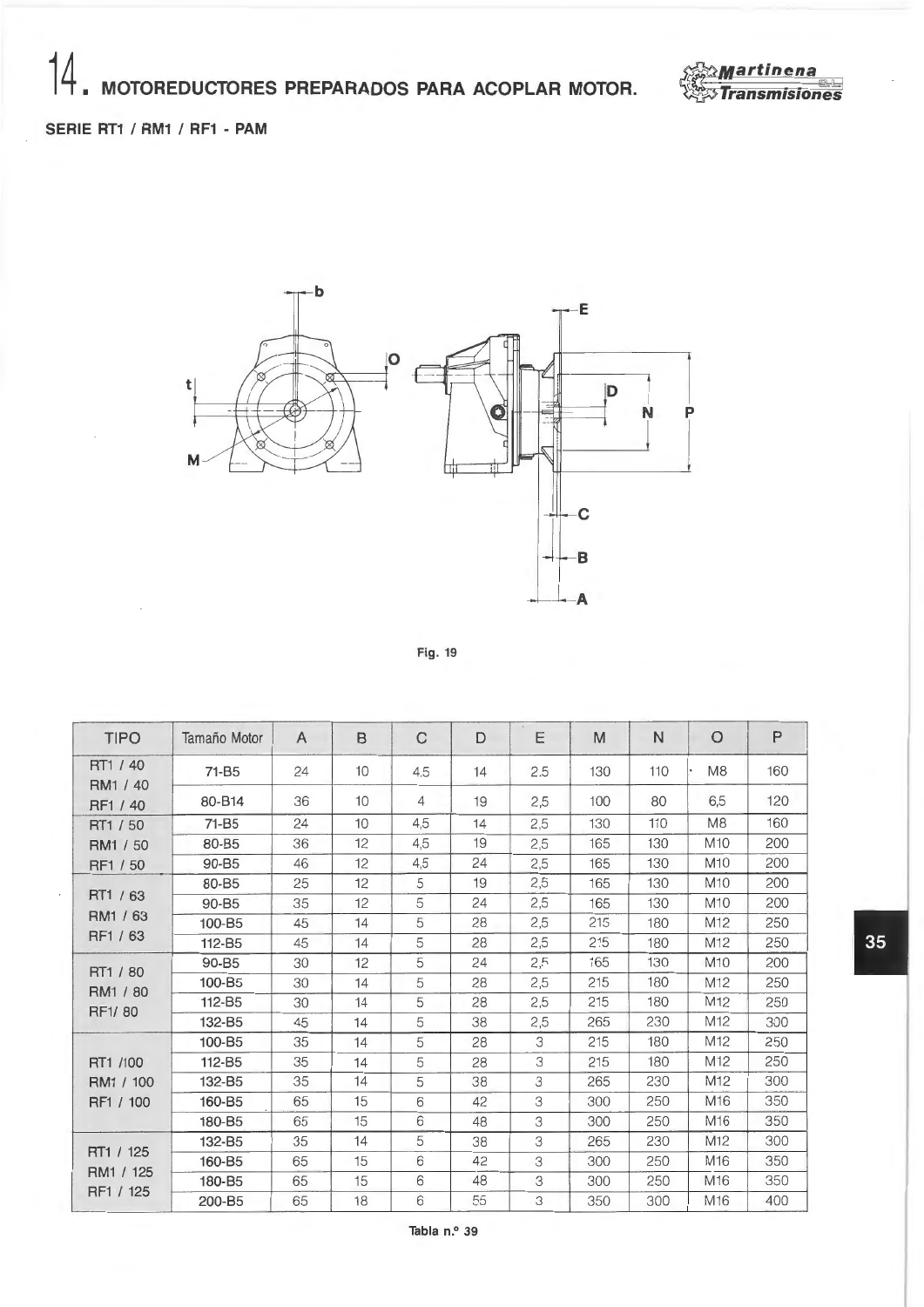## **MOTOREDUCTORES PREPARADOS PARA ACOPLAR MOTOR.**

#### **SERIE RT2 / RF2 - PAM**





|  | Fig. 20 |  |
|--|---------|--|
|  |         |  |

|    | <b>TIPO</b> | Tamaño Motor | $\mathbf{A}$ | B              | $\mathsf{C}$   | D  | Ε              | M   | N   | $\circ$        | P   |
|----|-------------|--------------|--------------|----------------|----------------|----|----------------|-----|-----|----------------|-----|
|    |             | 63-B5        | 19           | 9              | $\overline{4}$ | 11 | $\overline{c}$ | 115 | 95  | M <sub>8</sub> | 140 |
|    | RT2 / 40    | $71 - B5$    | 24           | 10             | 4,5            | 14 | $\mathbf{2}$   | 130 | 110 | M <sub>8</sub> | 160 |
|    | RF2 / 40    | 80-B14       | 36           | 10             | $\overline{4}$ | 19 | $\overline{c}$ | 100 | 80  | 6,5            | 120 |
|    |             | 63-B5        | 19           | $\overline{9}$ | $\overline{4}$ | 11 | $\overline{c}$ | 115 | 95  | M <sub>8</sub> | 140 |
|    | RT2 / 50    | $71 - B5$    | 24           | 10             | 4,5            | 14 | $\overline{c}$ | 130 | 110 | M <sub>8</sub> | 160 |
|    | RF2 / 50    | 80-B5        | 36           | 12             | 4,5            | 19 | $\overline{c}$ | 165 | 130 | M10            | 200 |
|    |             | $90 - B5$    | 46           | 12             | 4.5            | 24 | $\overline{c}$ | 165 | 130 | M10            | 200 |
|    |             | $71 - B5$    | 24           | 10             | 4,5            | 14 | $\overline{c}$ | 130 | 110 | <b>M8</b>      | 160 |
|    | RT2 / 63    | 80-B5        | 25           | 12             | 5              | 19 | 2              | 165 | 130 | M10            | 200 |
|    |             | 90-B5        | 35           | 12             | 5              | 24 | $\overline{c}$ | 165 | 130 | M10            | 200 |
|    | RF2 / 63    | 100-B5       | 45           | 14             | 5              | 28 | $\overline{c}$ | 215 | 180 | M12            | 250 |
|    |             | 112-B5       | 45           | 14             | 5              | 28 | $\overline{c}$ | 215 | 180 | M12            | 250 |
|    |             | 80-B5        | 30           | 12             | 5              | 19 | 2,5            | 165 | 130 | M10            | 200 |
|    | RT2 / 80    | 90-B5        | 30           | 12             | 5              | 24 | 2,5            | 165 | 130 | M10            | 200 |
| 36 |             | 100-B5       | 30           | 14             | 5              | 28 | 2,5            | 215 | 180 | M12            | 250 |
|    | RF2 / 80    | 112-B5       | 30           | 14             | 5              | 28 | 2,5            | 215 | 180 | M12            | 250 |
|    |             | 132-B5       | 45           | 14             | 5              | 38 | 2,5            | 265 | 230 | M12            | 300 |
|    |             | 100-B5       | 35           | 14             | 5              | 28 | 3              | 215 | 180 | M12            | 250 |
|    | RT2 / 100   | 112-B5       | 35           | 14             | 5              | 28 | 3              | 215 | 180 | M12            | 250 |
|    |             | 132-B5       | 35           | 14             | 5              | 38 | 3              | 265 | 230 | M12            | 300 |
|    | RF2 / 100   | 160-B5       | 65           | 15             | 6              | 42 | 3              | 300 | 250 | M16            | 350 |
|    |             | 180-B5       | 65           | 15             | 6              | 48 | 3              | 300 | 250 | M16            | 350 |
|    |             | 100-B5       | 35           | 14             | 5              | 28 | 3              | 215 | 180 | M12            | 250 |
|    | RT2 / 125   | 112-B5       | 35           | 14             | 5              | 28 | 3              | 215 | 180 | M12            | 250 |
|    |             | 132-B5       | 35           | 14             | 5              | 38 | 3              | 265 | 230 | M12            | 300 |
|    | RF2 / 125   | 160-B5       | 65           | 15             | 6              | 42 | 3              | 300 | 250 | M16            | 350 |
|    |             | 180-B5       | 65           | 15             | 6              | 48 | 3              | 300 | 250 | M16            | 350 |
|    |             | 200-B5       | 65           | 18             | 6              | 55 | 3              | 350 | 300 | M16            | 400 |